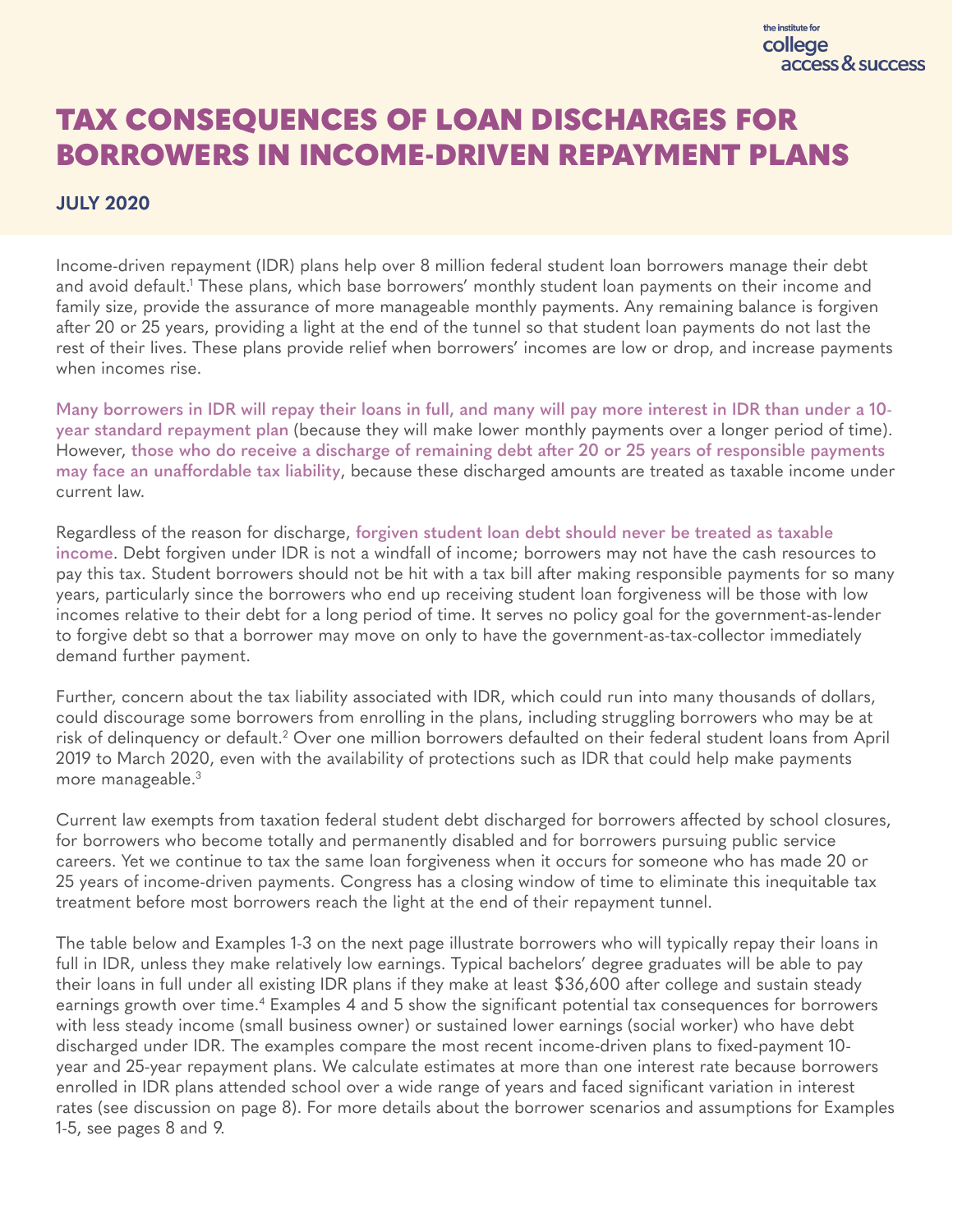## <span id="page-1-0"></span>Many Borrowers Will Repay Their Debt in Full in Income Driven Repayment Plans

Borrowers currently have five IDR plan options:<sup>[5](#page-10-0)</sup>

- One early IDR plan (Income- Contingent Repayment, ICR) caps monthly loan payments at the lesser of 20 percent of discretionary income or 12-year repayment amount multiplied by the income percentage factor. This is by far the least common plan and excluded from our analysis. $6$
- One IDR plan (Original Income-Based Repayment, or Original IBR) caps monthly loan payments at 15 percent of discretionary income and discharges any remaining debt after 25 years of payments.
- Two other plans (Pay As You Earn, or PAYE, and 2014 IBR) cap monthly payments at 10 percent of discretionary income and discharge remaining balances after 20 years of payments.
- The newest IDR plan (Revised Pay As You Earn, or REPAYE), caps monthly payments at 10 percent of discretionary income and discharges remaining balances after 20 years of payments for borrowers with only undergraduate debt, and after 25 years for borrowers with any debt from graduate school.

#### **Borrowers in income-driven repayment plans will repay** *in full* **(including all interest) if they:**[7](#page-10-0)

#### **Example with Higher Interest Rate (Loan Made Prior to Award Year 2013-14)**

| <b>EXAMPLE DEGREE:</b>   | <b>BORROWED IN</b>                      | <b>AND EARN AT LEAST:</b>              |                                          |                                                   |  |  |
|--------------------------|-----------------------------------------|----------------------------------------|------------------------------------------|---------------------------------------------------|--|--|
|                          | <b>FEDERAL STUDENT</b><br><b>LOANS:</b> | <b>ORIGINAL IBR</b><br>(15%, 25 YEARS) | <b>2014 IBR, PAYE</b><br>(10%, 20 YEARS) | <b>REPAYE</b><br>(10%, 20 OR 25<br><b>YEARS</b> ) |  |  |
| Associate's              | \$15,000                                | \$21,600                               | \$26,650                                 | \$25,950                                          |  |  |
| Bachelor's               | \$30,000                                | \$27,100                               | \$36,600                                 | \$36,150                                          |  |  |
| Master's                 | \$45,000                                | \$32,700                               | \$46,650                                 | \$40,200                                          |  |  |
| Ph.D. or<br>Professional | \$130,000                               | \$64,800                               | \$103,750                                | \$87,900                                          |  |  |

#### **Borrowers in income-driven repayment plans will repay** *in full* **(including all interest) if they:**1[28](#page-10-0)

#### **Example with Lower Interest Rate: Loan Made in Award Year 2020-21**

| <b>EXAMPLE DEGREE:</b>   | <b>BORROWED IN</b>                      | <b>AND EARN AT LEAST:</b>              |                                          |                                        |  |  |
|--------------------------|-----------------------------------------|----------------------------------------|------------------------------------------|----------------------------------------|--|--|
|                          | <b>FEDERAL STUDENT</b><br><b>LOANS:</b> | <b>ORIGINAL IBR</b><br>(15%, 25 YEARS) | <b>2014 IBR, PAYE</b><br>(10%, 20 YEARS) | <b>REPAYE</b><br>(10%, 20 OR 25 YEARS) |  |  |
| Associate's              | \$15,00013                              | \$18,900                               | \$22,750                                 | \$22,650                               |  |  |
| Bachelor's               | \$30,00014                              | \$22,250                               | \$29,450                                 | \$29,450                               |  |  |
| Master's                 | \$45,000 <sup>15</sup>                  | \$29,050                               | \$41,150                                 | \$35,550                               |  |  |
| Ph.D. or<br>Professional | \$130,000 <sup>16</sup>                 | \$54,750                               | \$88,400                                 | \$74,200                               |  |  |

The first three examples below illustrate borrowers who will not end up receiving any forgiveness in IDR but still benefit from income-driven payments that help them manage their loans as their family size and income change over time. Examples 4 and 5 illustrate how a borrower with sustained low income and a borrower with highly variable income over time may both receive some forgiveness at the end of their repayment period, but also immediately face a higher tax bill.

#### **2 The Institute for College Access & Success**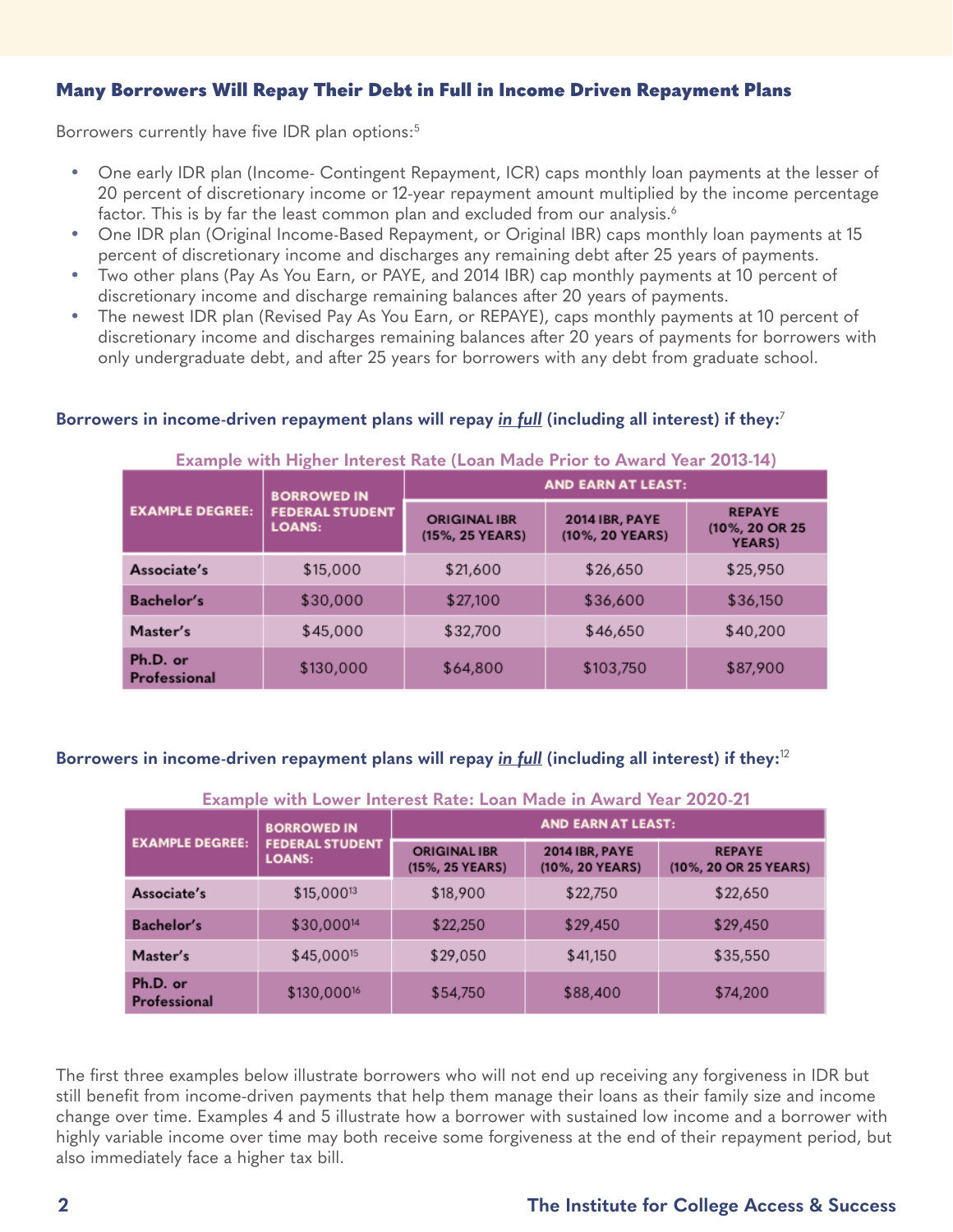## <span id="page-2-0"></span>**Example 1: Middle-income family (married with one child)**

This family repays in full (or nearly in full) under all IDR plans and pays more in total than under a 10-year standard plan, but their monthly payments are more manageable under IDR and they are protected against a bad job market after college, a rising concern for millions of students who have experienced the Great Recession in recent years, increasing natural disasters, and the COVID-19 pandemic.

- \$60,000 in combined federal undergraduate student loans<sup>17</sup>
- $$65,000$  per year in combined income<sup>18</sup>
- Has a child in year 8 of repayment

| Example Borrower 1 with Higher Interest Rate: Loan Made Prior to Award Year 2013-14 |                        |                     |                                        |                                          |                                                      |  |  |
|-------------------------------------------------------------------------------------|------------------------|---------------------|----------------------------------------|------------------------------------------|------------------------------------------------------|--|--|
|                                                                                     | 10-YEAR<br><b>PLAN</b> | <b>25-YEAR PLAN</b> | <b>ORIGINAL IBR</b><br>(15%, 25 YEARS) | <b>2014 IBR, PAYE</b><br>(10%, 20 YEARS) | <b>REPAYE</b><br>(10%, 20 OR 25 YEARS) <sup>19</sup> |  |  |
| <b>Initial Monthly</b><br>Payment                                                   | \$690                  | \$420               | \$490                                  | \$330                                    | \$330                                                |  |  |
| <b>Highest Monthly</b><br>Payment                                                   | \$690                  | \$420               | \$690                                  | \$690                                    | \$740                                                |  |  |
| <b>Total Payments</b>                                                               | \$82,850               | \$124,950           | \$91,050                               | \$118,600                                | \$119,350                                            |  |  |
| Amount<br><b>Discharged</b>                                                         | n/a                    | n/a                 | \$0                                    | \$2,550                                  | \$1,500                                              |  |  |
| <b>Tax on Amount</b><br><b>Discharged</b>                                           | n/a                    | n/a                 | \$0                                    | \$200                                    | \$100                                                |  |  |

**Example Borrower 1 with Lower Interest Rate: Loan Made in Award Year 2020-21**

|                                           | 10-YEAR<br><b>PLAN</b> | <b>25-YEAR PLAN</b> | <b>ORIGINAL IBR</b><br>(15%, 25 YEARS) | <b>2014 IBR, PAYE</b><br>(10%, 20 YEARS) | <b>REPAYE</b><br>(10%, 20 OR 25 YEARS) <sup>20</sup> |
|-------------------------------------------|------------------------|---------------------|----------------------------------------|------------------------------------------|------------------------------------------------------|
| <b>Initial Monthly</b><br>Payment         | \$570                  | \$280               | \$490                                  | \$330                                    | \$330                                                |
| <b>Highest Monthly</b><br>Payment         | \$570                  | \$280               | \$570                                  | \$570                                    | \$580                                                |
| <b>Total Payments</b>                     | \$68,700               | \$83,050            | \$69,250                               | \$73,800                                 | \$73,800                                             |
| Amount<br><b>Discharged</b>               | n/a                    | n/a                 | \$0                                    | \$0                                      | \$0                                                  |
| <b>Tax on Amount</b><br><b>Discharged</b> | n/a                    | n/a                 | \$0                                    | \$0                                      | \$0                                                  |

- After 12 years and 5 months in Original IBR:
	- º They repay the entire loan principal *plus \$9,250 \$31,050* in interest (no forgiveness)
- After 20 years in PAYE or 2014 IBR:
	- They repay the entire loan principal *plus* \$13,800 \$58,600 in interest (no forgiveness when applying lower interest rate for 2020-21 borrowers)
- After 20 years in REPAYE:
	- They pay the entire principle *plus* \$13,800 \$59,350 (no forgiveness when applying lower interest rate for 2020-21 borrowers)
- In all of the IDR plans, they *pay more in total* than under 10-year standard repayment

## **Tax Consequences of Loan Discharges for Borrowers in Income-Driven Repayment Plans 3**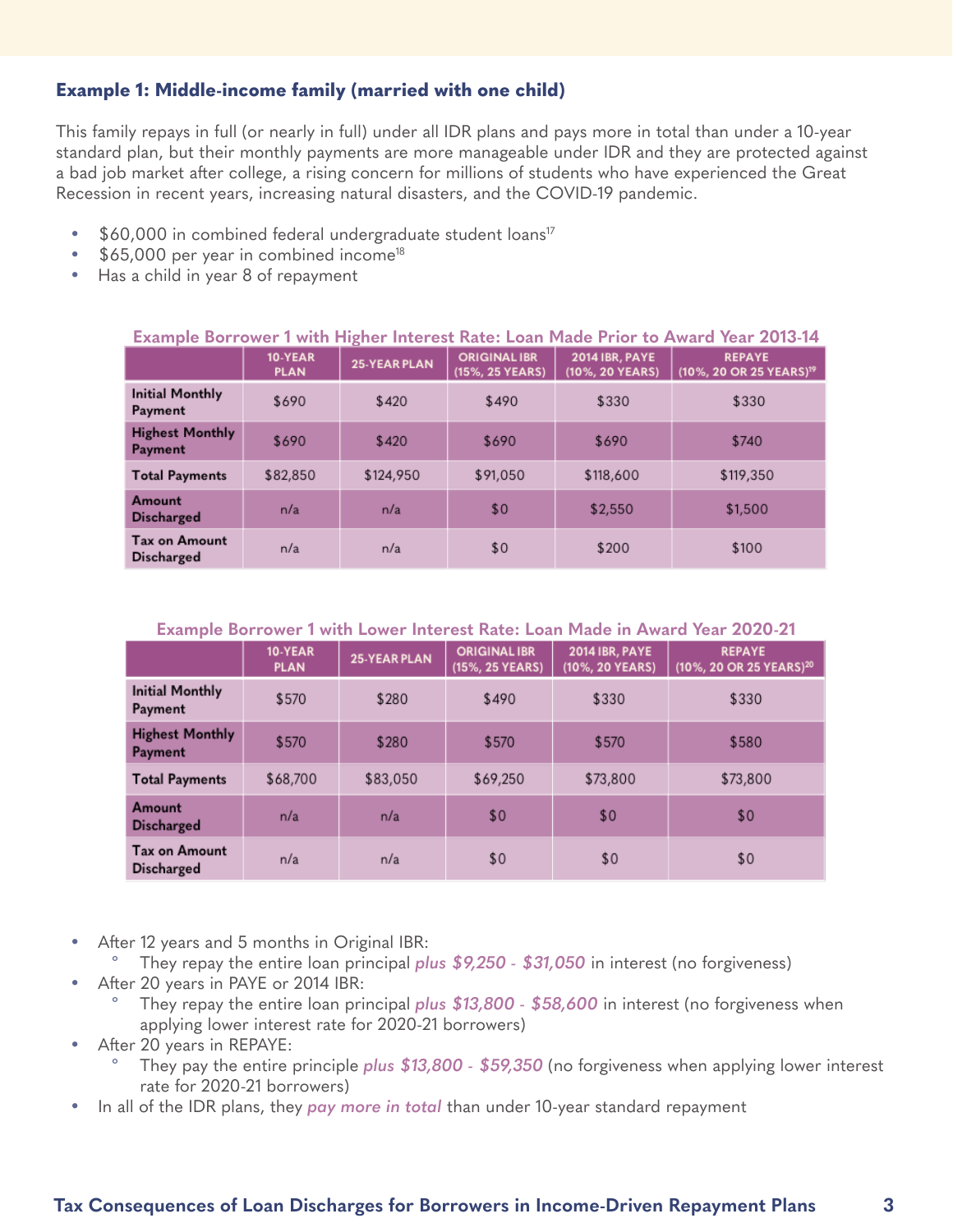## <span id="page-3-0"></span>**Example 2: Pharmacists (married with one child)**

This family also *repays in full* under all IDR plans and *pays more in total* than under a 10-year standard plan in two out of three plans,<sup>21</sup> but their monthly payments are more manageable under IDR. They *repay all principal and interest in less than 14 years* — well under the payment period of the plans.

- \$210,000 in combined federal loans, including debt from completing their pharmacy degrees (Pharm.D) in graduate school $^{22}$
- $$225,000$  per year in combined income<sup>23</sup>
- Has a child in year 4 of repayment

| <b>Example Borrower 2 with Higher Interest Rate: Loan Made Prior to Award Year 2013-14</b> |              |              |                                 |                                          |                                        |  |
|--------------------------------------------------------------------------------------------|--------------|--------------|---------------------------------|------------------------------------------|----------------------------------------|--|
|                                                                                            | 10-Year Plan | 25-Year Plan | Original IBR<br>(15%, 25 Years) | <b>2014 IBR, PAYE</b><br>(10%, 20 Years) | <b>REPAYE</b><br>(10%, 20 or 25 years) |  |
| <b>Initial Monthly</b><br>Payment                                                          | \$2,420      | \$1,460      | \$2,420                         | \$1,660                                  | \$1,660                                |  |
| <b>Highest Monthly</b><br><b>Payment</b>                                                   | \$2,420      | \$1,460      | \$2,420                         | \$2,420                                  | \$2,660                                |  |
| <b>Total Payments</b>                                                                      | \$290,000    | \$437,250    | \$290,000                       | \$329,300                                | \$328,900                              |  |
| Amount<br><b>Discharged</b>                                                                | n/a          | n/a          | \$0                             | \$0                                      | \$0                                    |  |

#### **Example Borrower 2 with Higher Interest Rate: Loan Made Prior to Award Year 2013-14**

**Example Borrower 2 with Lower Interest Rate: Loan Made in Award Year 2020-21**

|                                   | 10-Year Plan | 25-Year Plan | Original IBR<br>(15%, 25 Years) | <b>2014 IBR, PAYE</b><br>(10%, 20 Years) | <b>REPAYE</b><br>(10%, 20 or 25 years) |
|-----------------------------------|--------------|--------------|---------------------------------|------------------------------------------|----------------------------------------|
| <b>Initial Monthly</b><br>Payment | \$2,130      | \$1,110      | \$2,130                         | \$1,660                                  | \$1,660                                |
| <b>Highest Monthly</b><br>Payment | \$2,130      | \$1,110      | \$2,130                         | \$2,130                                  | \$2,450                                |
| <b>Total Payments</b>             | \$255,150    | \$332,550    | \$255,150                       | \$263,900                                | \$263,400                              |
| Amount<br><b>Discharged</b>       | n/a          | n/a          | \$0                             | \$0                                      | \$0                                    |

- After 10 years in Original IBR:
	- º They repay the entire loan principal *plus \$45,150 \$80,000* in interest (no forgiveness)
- After 13 years and 4 months in PAYE or 2014 IBR:
- º They repay the entire loan principal *plus \$53,900 \$119,300* in interest (no forgiveness) • After 13 years and 1 month in REPAYE:
- º They repay the entire loan principal *plus \$53,400 \$118,900* in interest (no forgiveness)
- In all of the IDR plans, they *pay at least as much in total* as under 10-year standard repayment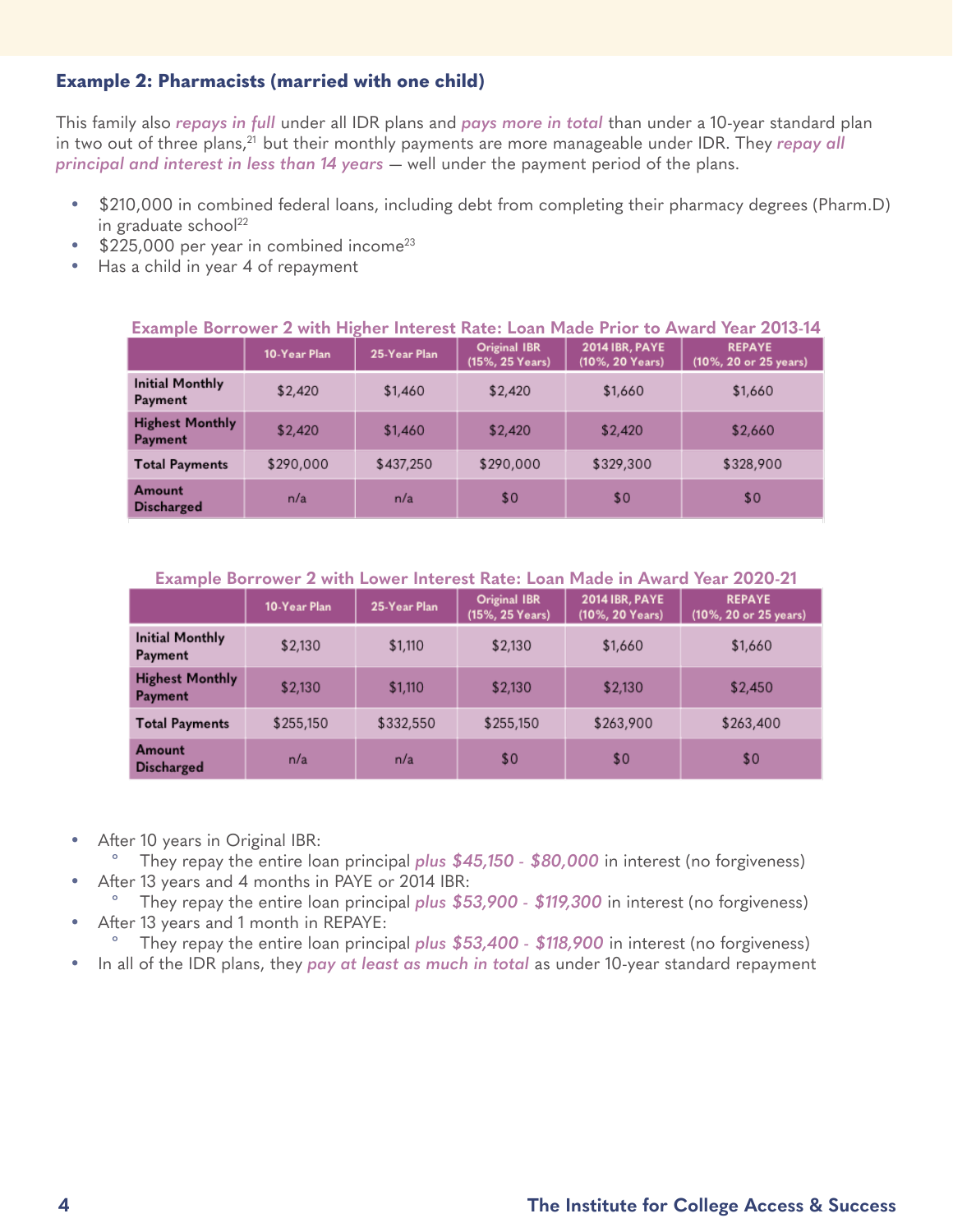## <span id="page-4-0"></span>**Example 3: Civil Engineer (married with two children)**

IDR helps keeps this family's monthly payments manageable and they repay their in full loans with no forgiveness, although they will *pay more in total* than under a 10-year standard plan. They take almost the entire payment period (20 years) to repay their loans under PAYE and REPAYE.

- \$55,000 in combined federal loans, including debt from graduate school<sup>24</sup>
- Earns  $$70,000$  per year as a civil engineer<sup>25</sup>
- Spouse does not work
- Has children in years 2 and 3 of repayment

| Example Borrower 3 with Higher Interest Rate: Loan Made Prior to Award Year 2013-14 |              |              |                                        |                                          |                                        |  |
|-------------------------------------------------------------------------------------|--------------|--------------|----------------------------------------|------------------------------------------|----------------------------------------|--|
|                                                                                     | 10-Year Plan | 25-Year Plan | <b>Original IBR</b><br>(15%, 25 Years) | <b>2014 IBR, PAYE</b><br>(10%, 20 Years) | <b>REPAYE</b><br>(10%, 20 or 25 years) |  |
| <b>Initial Monthly</b><br>Payment                                                   | \$630        | \$380        | \$550                                  | \$370                                    | \$370                                  |  |
| <b>Highest Monthly</b><br>Payment                                                   | \$630        | \$380        | \$630                                  | \$630                                    | \$740                                  |  |
| <b>Total Payments</b>                                                               | \$75,950     | \$114,500    | \$83,700                               | \$109,500                                | \$109,150                              |  |
| Amount<br><b>Discharged</b>                                                         | n/a          | n/a          | \$0                                    | \$0                                      | \$0                                    |  |
| Tax on<br><b>Discharged</b><br>Amount                                               | n/a          | n/a          | \$0                                    | \$0                                      | \$0                                    |  |

#### **Example Borrower 3 with Lower Interest Rate: Loan Made in Award Year 2020-21**

|                                       | 10-Year Plan | 25-Year Plan | Original IBR<br>(15%, 25 Years) | <b>2014 IBR, PAYE</b><br>(10%, 20 Years) | <b>REPAYE</b><br>(10%, 20 or 25 years) |
|---------------------------------------|--------------|--------------|---------------------------------|------------------------------------------|----------------------------------------|
| <b>Initial Monthly</b><br>Payment     | \$560        | \$290        | \$550                           | \$370                                    | \$370                                  |
| <b>Highest Monthly</b><br>Payment     | \$560        | \$290        | \$560                           | \$560                                    | \$610                                  |
| <b>Total Payments</b>                 | \$66,800     | \$87,100     | \$68,250                        | \$76,050                                 | \$76,000                               |
| Amount<br><b>Discharged</b>           | n/a          | n/a          | \$0                             | \$0                                      | \$0                                    |
| Tax on<br><b>Discharged</b><br>Amount | n/a          | n/a          | \$0                             | \$0                                      | \$0                                    |

- After 12 years and 6 months in Original IBR:
	- º Repays entire loan principal *plus \$13,250 \$28,700* in interest (no forgiveness)
- After 19 years and 8 months in PAYE or 2014 IBR:
	- º Repays entire loan principal *plus \$21,050 \$54,500* in interest (no forgiveness)
- After 19 years and 5 months in REPAYE:
	- º Repays entire loan principal *plus \$21,000 \$54,150* in interest (no forgiveness)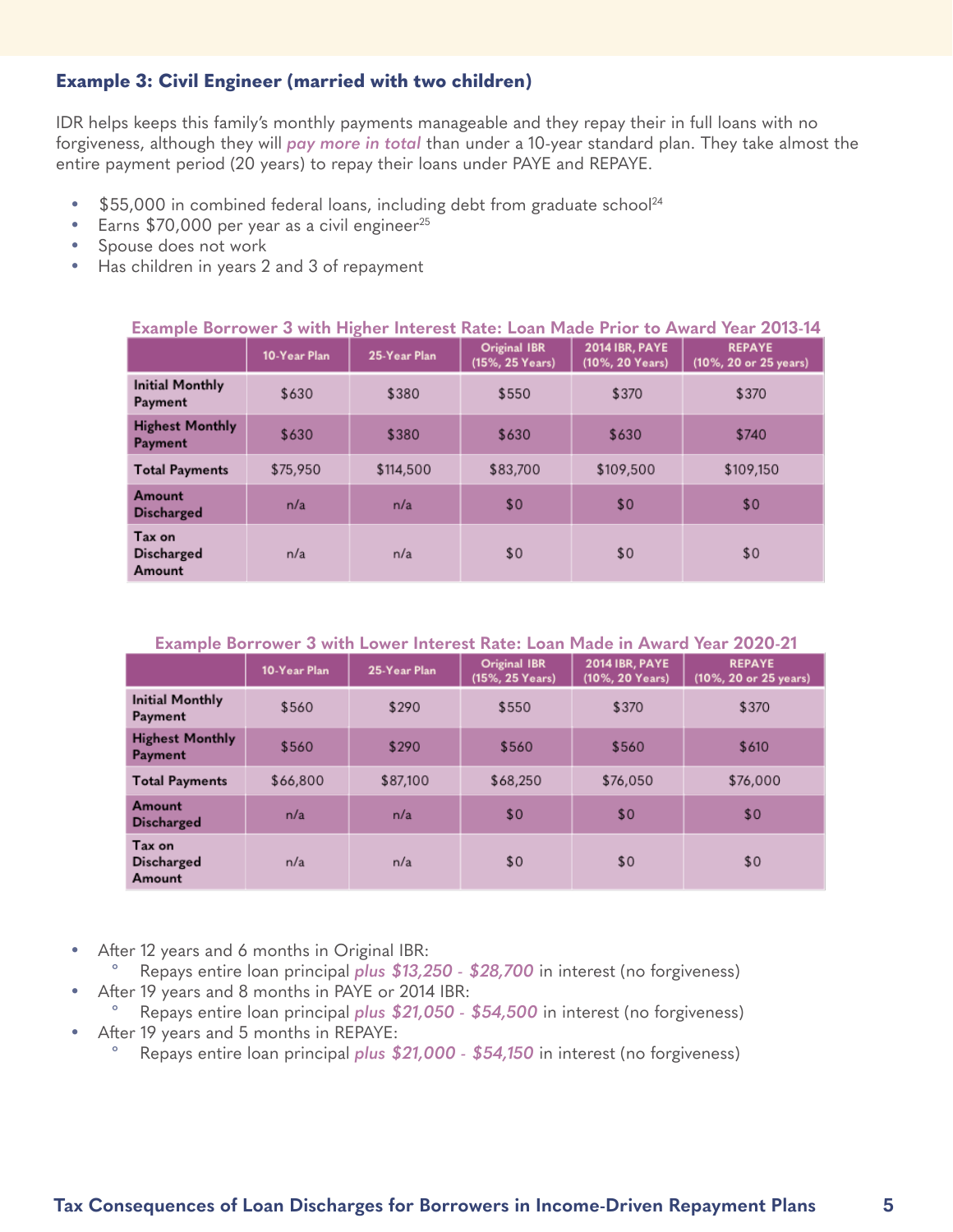## <span id="page-5-0"></span>BORROWERS WHO HAVE STUDENT LOANS WITH HIGHER INTEREST RATES FACE HIGHER TAX BILLS DUE TO DISCHARGED DEBT

The examples highlighted in this brief show that how much borrowers earn, how much student debt they took out, and their family's composition can all affect how much debt is forgiven in IDR after 20 or 25 years, as well as how higher interest rates can add up to more discharged loans and a bigger tax bill. More recent borrowers will benefit from declines in interest rates and will have less forgiveness on loans in IDR, while past borrowers with higher-interest loans will repay more overall but still will be more likely to receive some loan forgiveness due to accumulated interest and therefore may face a greater tax penalty.

- Example 4: Small business owner who borrowed prior to 2013 at 6.8 percent interest compared to current graduate student with 4.8 percent interest rate:
	- º Has *over 6 times more debt forgiven* under REPAYE plan with \$34,250 discharged compared to \$5,450 for the same loan taken out by a current student
	- º Additional tax burden from loan discharges under REPAYE plans increases to \$2,450 from \$350, tallying up to a roughly *7-fold increase in federal income taxes owed*
	- º Discharges and additional tax burden under 2014 IBR or PAYE increase about two-thirds
	- º Pays principal and interest in full under original IBR plan, regardless of interest rate
	- º Pays loan entire principal under all IDR plans and pays nearly *double the amount of interest* under the original IBR plan (\$60,250 compared to \$30,600 for same loan with lower interest rate)
- Example 5: Social worker who borrowed prior to 2013 at 6.8 percent interest compared to a current undergraduate student with 2.75 percent interest rate:
	- Amount of debt discharged almost triples under the REPAYE plan and rises to \$31,600 from \$11,250 for same undergraduate with a loan at today's interest rate
	- º Income tax burden from loan discharge under REPAYE is \$3,600 instead of \$900, *quadrupling the additional taxation* after forgiveness
	- º Has more than a *quadruple increase in tax burden* from loan forgiveness under 2014 IBR or PAYE with additional federal income taxes increasing to \$4,900 from \$1,200
	- <sup>o</sup> Taxation rises \$3,100 under original IBR plan, but the same loan borrowed at the lower interest rate would be paid in full (no forgiveness and increased taxation)
	- º Pays entire loan principal under all IDR plans, but would pay *double the amount of interest* under the original IBR plan (\$33,450 compared \$14,000 for same loan with lower interest rate)

Sources: 4.8 percent is the assumed interest rate for graduate students in award year 2020-21. 2.75 percent is the assumed interest rate for undergraduates in award year 2020-21.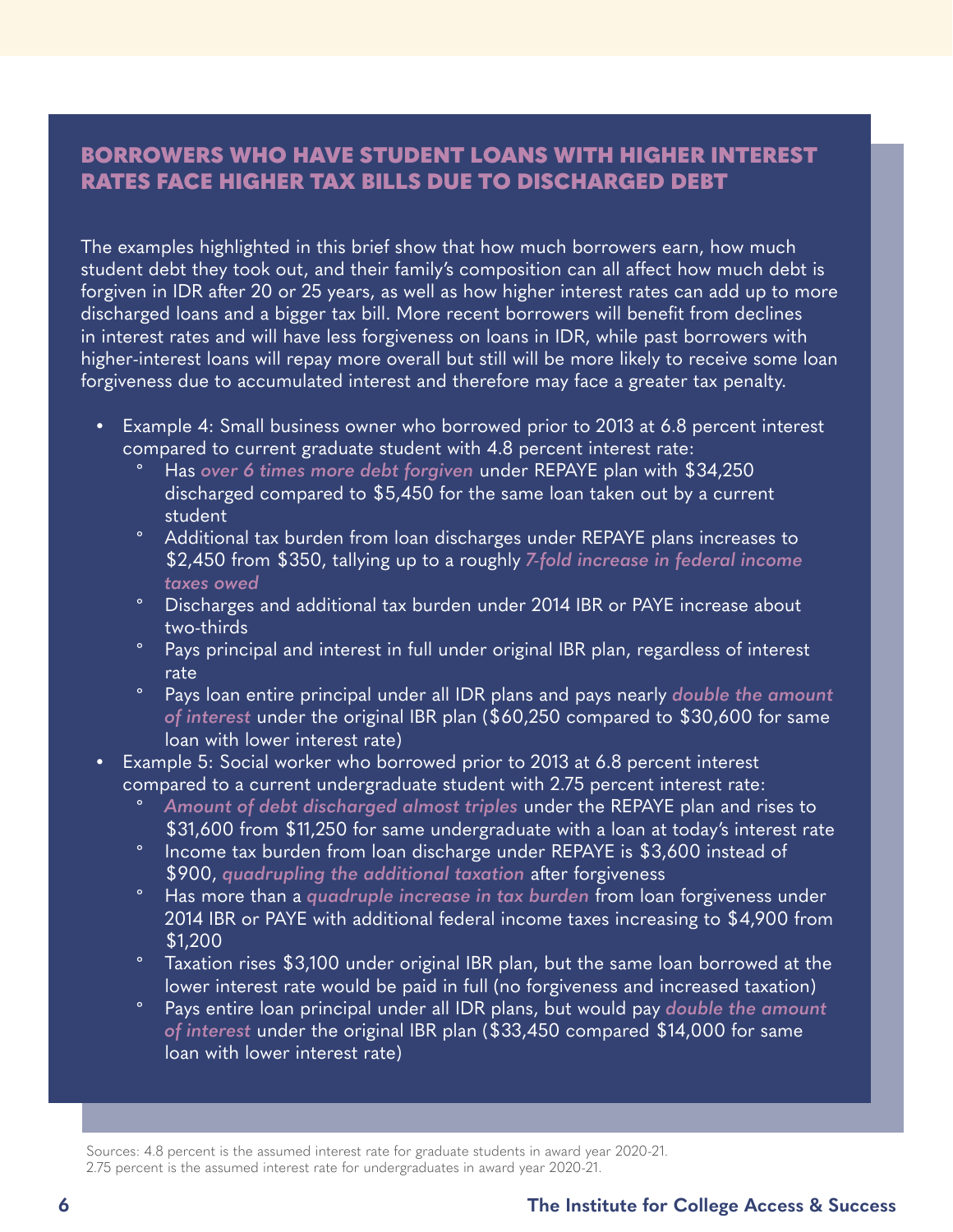## <span id="page-6-0"></span>**Example 4: Small business owner (married with two children)**

IDR helps keep this family's monthly payments manageable, particularly while building their business. However, taxing the amount discharged after 20 years of payments in PAYE or 2014 IBR *would more than quadruple the*  amount of taxes this family owes — adding \$2,600-\$4,150<sup>26</sup> to their federal income tax bill for that year.

- $\cdot$  \$45,000 in federal loans for graduate school<sup>27</sup>
- Years 1-3 of repayment: Earns \$0, while building a business
- Years 4-6: Earns \$45,000 per year
- Years 7-8: Gets married; earns combined income of \$75,000 per year (spouse earns \$30,000 per year)
- Years 9-10: Has first child, and spouse begins working part-time, earning \$20,000 per year; earns combined income of \$65,000, which starts to rise annually at 4 percent starting after year 9 of repayment
- Years 11+: Has a second child

|                                                | 10-Year Plan | 25-Year Plan | <b>Original IBR</b><br>(15%, 25 Years) | 2014 IBR, PAYE<br>(10%, 20 Years) | <b>REPAYE</b><br>(10%, 20 or 25 years) |
|------------------------------------------------|--------------|--------------|----------------------------------------|-----------------------------------|----------------------------------------|
| <b>Initial Monthly</b><br>Payment              | \$520        | \$310        | \$0                                    | \$0                               | \$0                                    |
| <b>Highest Monthly</b><br>Payment              | \$520        | \$310        | \$520                                  | \$380                             | \$470                                  |
| <b>Total Payments</b>                          | \$62,150     | \$93,700     | \$105,250                              | \$53,700                          | \$79,000                               |
| Amount<br><b>Discharged</b>                    | n/a          | n/a          | \$0                                    | \$52,500                          | \$34,250                               |
| Tax on<br><b>Discharged</b><br>Amount (2019\$) | n/a          | n/a          | \$0                                    | \$4,150                           | \$2,450                                |
| <b>Initial Monthly</b><br>Payment              | n/a          | n/a          | \$0                                    | 593%                              | 83%                                    |

#### **Example Borrower 4 with Higher Interest Rate: Loan Made Prior to Award Year 2013-14**

#### **Example Borrower 4 with Lower Interest Rate: Loan Made in Award Year 2020-21**

|                                                | 10-Year Plan | 25-Year Plan | <b>Original IBR</b><br>(15%, 25 Years) | 2014 IBR, PAYE<br>(10%, 20 Years) | <b>REPAYE</b><br>(10%, 20 or 25 years) |
|------------------------------------------------|--------------|--------------|----------------------------------------|-----------------------------------|----------------------------------------|
| <b>Initial Monthly</b><br>Payment              | \$470        | \$260        | \$0                                    | \$0                               | \$0                                    |
| <b>Highest Monthly</b><br>Payment              | \$470        | \$260        | \$470                                  | \$380                             | \$470                                  |
| <b>Total Payments</b>                          | \$56,750     | \$77,350     | \$75,600                               | \$53,700                          | \$79,000                               |
| Amount<br><b>Discharged</b>                    | n/a          | n/a          | \$0                                    | \$32,450                          | \$5,450                                |
| Tax on<br><b>Discharged</b><br>Amount (2019\$) | n/a          | n/a          | \$0                                    | \$2,600                           | \$350                                  |
| <b>Initial Monthly</b><br>Payment              | n/a          | n/a          | \$0                                    | 371%                              | 12%                                    |

- After 24 years and 3 months in Original IBR:
	- º Repays entire loan principal *plus \$30,600 \$60,250* in interest (no forgiveness)
- After 20 years in PAYE or 2014 IBR:
	- Repays entire loan principal *plus* \$8,700 in interest

## **Tax Consequences of Loan Discharges for Borrowers in Income-Driven Repayment Plans 7**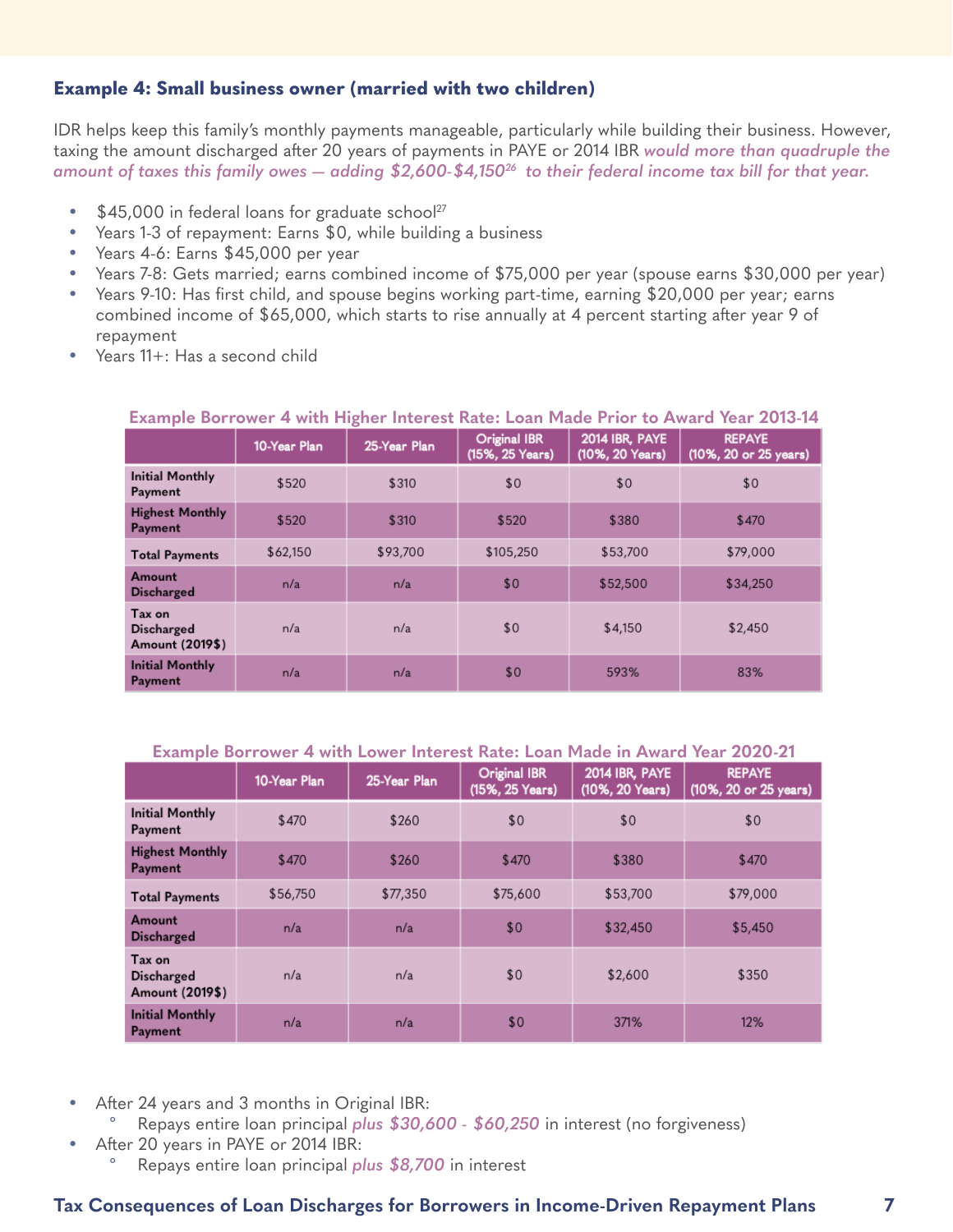- <span id="page-7-0"></span>Owes \$2,600-\$4,150 in federal income tax on the amount discharged, more than *quadrupling the tax burden*
- After 25 years in REPAYE:
	- º Repays entire loan principal *plus \$34,000* in interest
- Owes \$350 \$2,450 in federal income tax on the amount discharged, increasing *tax burden over 80 percent* when applying the higher interest rate. In original IBR and REPAYE, *they pay more in total* than under 10-year standard repayment

## **Example 5: Social worker (divorced with two children)**

IDR helps keep this family's monthly payments manageable, particularly when the borrower is just starting out as a social worker. However, taxing the amount discharged after 20 years of payments in 2014 IBR or PAYE *can more than double the amount of taxes the family owes for the year, increasing their federal income taxes by \$1,200 – \$4,900*. Taxing the amount discharged after 25 years of payments in REPAYE *can more than double the family's tax burden with an increase of \$900 – \$4,900*.

- \$30,000 in federal undergraduate student loans<sup>28</sup>
- Earns \$30,000 per year as a contractor for a state agency (does not qualify for Public Service Loan Forgiveness) $29$
- Children are ages 8 and 10 when the borrower enters repayment

| <b>LAGILING DUITUWEL O WILLI HIZIIEL HILELESL NALE. LUAH MAUE LITUL LU AWALU TEAL ZUTU-T-</b> |              |                     |                                        |                                          |                                        |  |  |
|-----------------------------------------------------------------------------------------------|--------------|---------------------|----------------------------------------|------------------------------------------|----------------------------------------|--|--|
|                                                                                               | 10-YEAR PLAN | <b>25-YEAR PLAN</b> | <b>ORIGINAL IBR</b><br>(15%, 25 YEARS) | <b>2014 IBR, PAYE</b><br>(10%, 20 YEARS) | <b>REPAYE</b><br>(10%, 20 OR 25 YEARS) |  |  |
| <b>Initial Monthly</b><br><b>Payments</b>                                                     | \$350        | \$210               | \$0                                    | \$0                                      | \$0                                    |  |  |
| <b>Highest Monthly</b><br>Payment                                                             | \$350        | \$210               | \$350                                  | \$290                                    | \$290                                  |  |  |
| <b>Total Payments</b>                                                                         | \$41,450     | \$62,450            | \$63,450                               | \$30,400                                 | \$30,400                               |  |  |
| Amount<br><b>Discharged</b>                                                                   | n/a          | n/a                 | \$16,950                               | \$40,400                                 | \$31,600                               |  |  |
| Tax on<br><b>Discharged</b><br>Amount (\$2019)                                                | n/a          | n/a                 | \$3,100                                | \$4,900                                  | \$3,600                                |  |  |
| % increase in<br>income tax                                                                   | n/a          | n/a                 | 79%                                    | 144%                                     | 106%                                   |  |  |

### **Example Borrower 5 with Higher Interest Rate: Loan Made Prior to Award Year 2013-14**

#### **Example Borrower 5 with Lower Interest Rate: Loan Made in Award Year 2020-21**

|                                                | <b>10-YEAR PLAN</b> | <b>25-YEAR PLAN</b> | <b>ORIGINAL IBR</b><br>(15%, 25 YEARS) | <b>2014 IBR, PAYE</b><br>(10%, 20 YEARS) | <b>REPAYE</b><br>(10%, 20 OR 25 YEARS) |
|------------------------------------------------|---------------------|---------------------|----------------------------------------|------------------------------------------|----------------------------------------|
| <b>Initial Monthly</b><br><b>Payments</b>      | \$290               | \$140               | \$0                                    | \$0                                      | \$0                                    |
| <b>Highest Monthly</b><br><b>Payment</b>       | \$290               | \$140               | \$290                                  | \$290                                    | \$290                                  |
| <b>Total Payments</b>                          | \$34,350            | \$41,500            | \$44,000                               | \$30,350                                 | \$30,400                               |
| Amount<br><b>Discharged</b>                    | n/a                 | n/a                 | \$0                                    | \$15,000                                 | \$11,250                               |
| Tax on<br><b>Discharged</b><br>Amount (\$2019) | n/a                 | n/a                 | \$0                                    | \$1,200                                  | \$900                                  |
| % increase in<br>income tax                    | n/a                 | n/a                 | 0%                                     | 35%                                      | 26%                                    |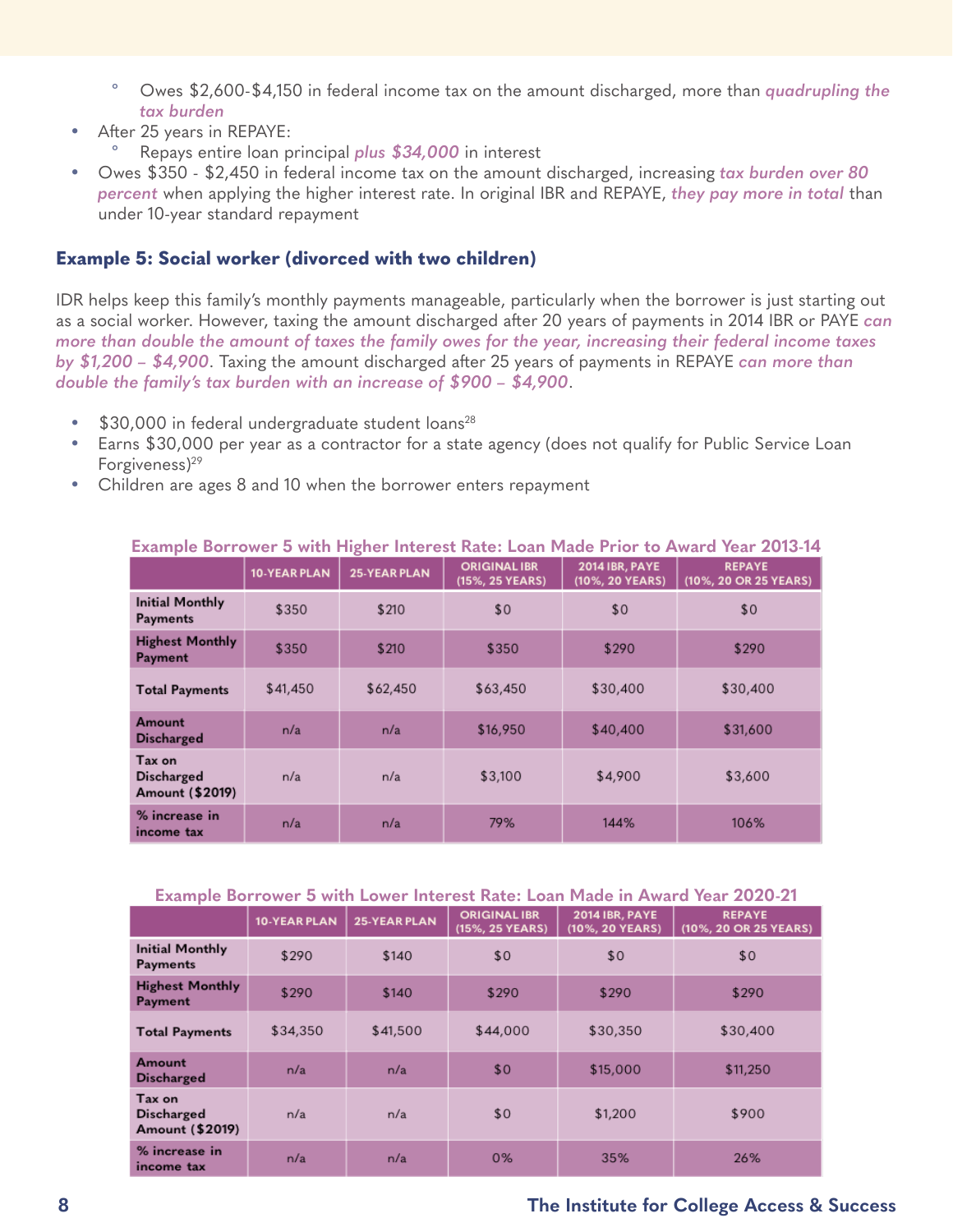- <span id="page-8-0"></span>After 25 years in Original IBR:
	- º Repays entire loan principal *plus \$14,000 \$33,450* in interest
	- º Owes as much as \$3,100 in federal income tax on the amount discharged, **increasing tax burden by 79 percent**
- After 20 years in PAYE or 2014 IBR:
	- º Repays entire loan principal *plus \$350 \$400* in interest
	- º Owes as much as \$4,900 in federal income tax on the amount discharged, *more than doubling*  the taxes they owe for the year
	- Federal income taxes increase as much as 12 percent as a share of income before forgiveness
- After 20 years in REPAYE:
	- º Repays entire loan principal *plus \$400* in interest
	- º Owes as much as \$3,600 in federal income tax on the amount discharged, *more than doubling*  the taxes they owe for the year
	- Federal income taxes increase as much as 8.5 percent as a share of income before forgiveness
- Under all the IDR plans, monthly payments are much more manageable than under 10-year repayment
- If the social worker worked directly for the state agency, they could qualify for Public Service Loan Forgiveness (PSLF) after 10 years and their discharged loan amount would not be treated as taxable income

## Details about Examples 1-5:

- All incomes in the examples are Adjusted Gross Incomes (AGIs) and all figures are in current dollars.
- Monthly loan payments are rounded to the nearest \$10, and total payments and tax liability are rounded to the nearest \$50.
- Unless otherwise noted, calculations assume that the borrower lives in one of the 48 contiguous states, married borrowers file their taxes jointly, no tax credits were taken (except for the child credit when applicable at the time of loan forgiveness), and AGI increases by four percent per year.
- A range of calculations are made using higher and lower interest rate assumptions based on the fixed rate for loans made prior to award year 2013-14 (i.e., 6.8 percent) and rates for each corresponding loan type during award year  $2020-21$ :<sup>30</sup>
	- Undergraduate-only examples apply interest rates of 2.75 percent and 6.8 percent.
	- Graduate-only examples apply interest rates of 4.8 percent and 6.8 percent.
	- Examples with combined undergraduate and graduate loans apply interest rates of 4.0 percent and 6.8 percent.
- Calculations are based on 2020 federal poverty levels and 2019 federal income tax brackets and rates, and assume that the poverty level increases annually at the rate of inflation.
- All loan repayment amounts are calculated by TICAS.
- Estimated taxes paid are calculated using the Internal Revenue Service, Tax Withholding Estimator, as of June 30, 2020. See <https://www.irs.gov/individuals/tax-withholding-estimator>.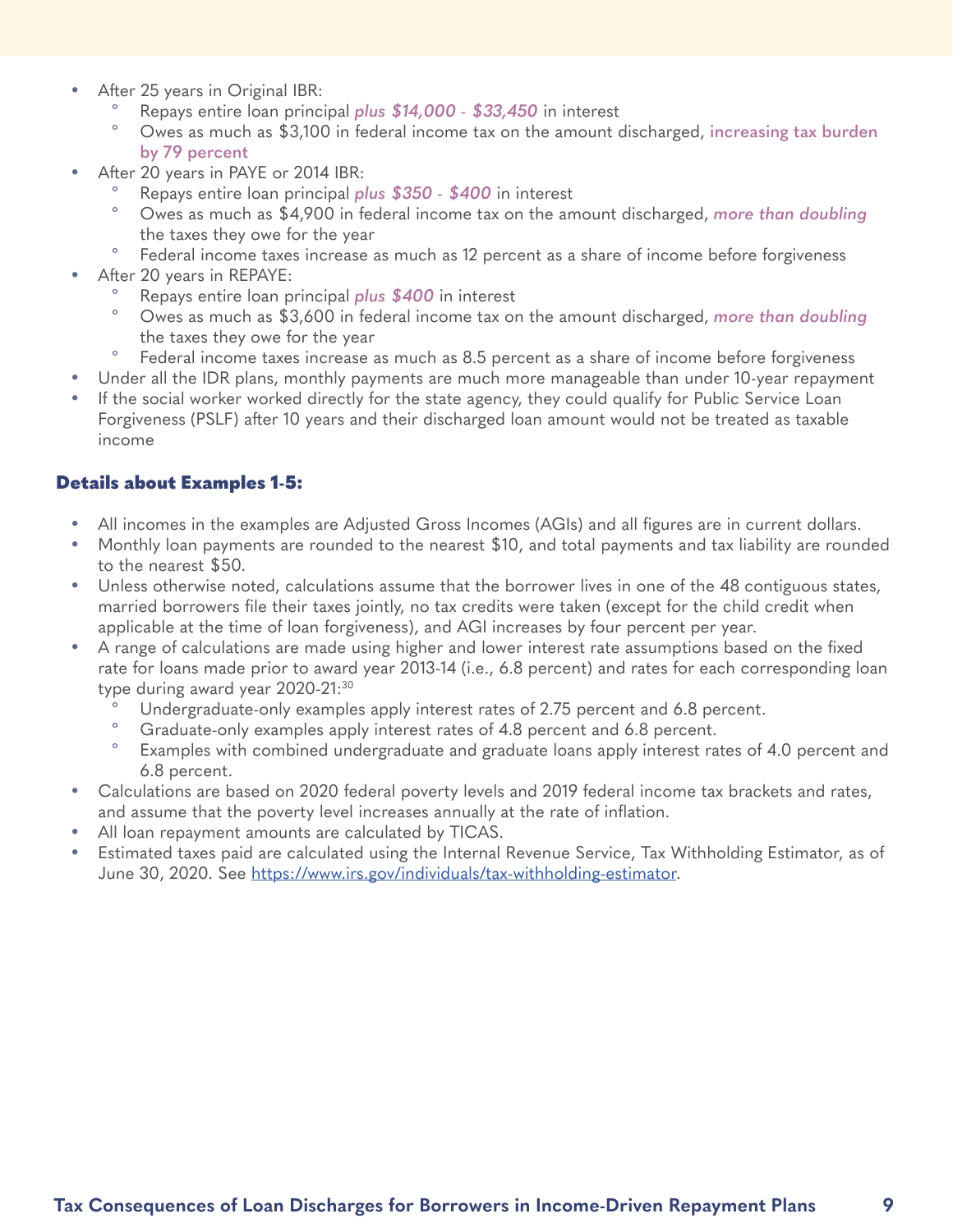# Endnotes

- 1. U.S. Department of Education. May 2020. Federal Student Aid Posts New Reports to FSA Data Center. For more information, see <https://ifap.ed.gov/electronic-announcements/052020FSAPostsNewReportstoFSADataCenter>.
- 2. The New York Times. 2012. For Student Borrowers, Relief Now May Mean a Big Tax Bill Later. <https://www.nytimes.com/2012/12/15/your-money/for-student-borrowers-a-tax-time-bomb.html>
- 3. U.S. Department of Education. May 2020. Federal Student Aid Posts New Reports to FSA Data Center. For more information, see <https://ifap.ed.gov/electronic-announcements/052020FSAPostsNewReportstoFSADataCenter>.
- 4. Bachelors' degree graduates typically earn about \$34,200 in their first year after college, based on TICAS analysis of College Scorecard data. This suggests forgiveness for most borrowers will be modest or nonexistent. Graduate professionals who typically earn solid middle-class incomes and take out much higher amounts of student debt may also receive some loan discharge, but they make considerable interest payments over 25 years before receiving any forgiveness.
- 5. This document focuses on the most recent IDR plans, IBR, PAYE, and REPAYE. For more information about the IDR plans and the Department of Education's online repayment estimator, visit http://studentaid.gov/idr and [http://ibrinfo.org.](http://ibrinfo.org) For information on TICAS' proposal to streamline the multiple current IDR plans into one improved plan, see [http://bit.ly/2haTM3c.](http://bit.ly/2haTM3c)
- 6. U.S. Department of Education, Federal Student Aid Data Center, National Student Loan Data System (NSLDS), as of March 31, 2020.
- 7. Incomes are Adjusted Gross Incomes (AGI) in current dollars, rounded to the nearest \$50. Calculations assume a single borrower without dependents, and that AGI increases 4 percent per year. The \$15,000 and \$30,000 debts are assumed to be from undergraduate study only (2.75 percent - 6.8 percent interest rate), while the \$45,000 and \$130,000 debts only include loans from graduate school (4.8 percent - 6.8 percent interest rate).
- 8. The average debt of associates' recipients who borrowed to attend a public college was \$15,100 based on TICAS analysis of the U.S. Department of Education, National Postsecondary Student Aid Study (NPSAS), 2015-16.
- 9. The average debt of 2018 bachelors' recipients who borrowed to attend public and private nonprofit colleges was \$29,650. For more information, see TICAS. 2019. Student Debt and the Class of 2018. [https://ticas.org/wp-content/uploads/2019/09/classof2018.pdf.](https://ticas.org/wp-content/uploads/2019/09/classof2018.pdf)
- 10. The average debt of masters' recipients was \$43,300 based on TICAS analysis of the U.S. Department of Education, National Postsecondary Student Aid Study (NPSAS), 2015-16.
- 11. The average debt of doctoral degree recipients was \$129,450 based on TICAS analysis of the U.S. Department of Education, National Postsecondary Student Aid Study (NPSAS), 2015-16.
- 12. Incomes are Adjusted Gross Incomes (AGI) in current dollars, rounded to the nearest \$50. Calculations assume a single borrower without dependents, and that AGI increases 4 percent per year. The \$15,000 and \$30,000 debts are assumed to be from undergraduate study only (2.75 percent - 6.8 percent interest rate), while the \$45,000 and \$130,000 debts only include loans from graduate school (4.8 percent - 6.8 percent interest rate).
- 13. The average debt of associates' recipients who borrowed to attend a public college was \$15,100 based on TICAS analysis of the U.S. Department of Education, National Postsecondary Student Aid Study (NPSAS), 2015-16.
- 14. The average debt of 2018 bachelors' recipients who borrowed to attend public and private nonprofit colleges was \$29,650. For more information, see TICAS. 2019. Student Debt and the Class of 2018. [https://ticas.org/wp-content/uploads/2019/09/classof2018.pdf.](https://ticas.org/wp-content/uploads/2019/09/classof2018.pdf)
- 15. The average debt of masters' recipients was \$43,300 based on TICAS analysis of the U.S. Department of Education, National Postsecondary Student Aid Study (NPSAS), 2015-16.
- 16. The average debt of doctoral degree recipients was \$129,450 based on TICAS analysis of the U.S. Department of Education, National Postsecondary Student Aid Study (NPSAS), 2015-16.
- 17. Assumes both spouses take out roughly the average amount of debt for bachelors' degree graduates at public and private nonprofit colleges.
- 18. The typical income of bachelors' graduates in the first year after attending a public university is roughly \$33,600, based on TICAS analysis of program-level College Scorecard data.
- 19. The REPAYE plan discharges remaining balances after 20 years of payments for borrowers with only undergraduate debt, and after 25 years for borrowers with any debt from graduate school.
- 20. The REPAYE plan discharges remaining balances after 20 years of payments for borrowers with only undergraduate debt, and after 25 years for borrowers with any debt from graduate school.
- 21. The only exception is the Original IBR plan because borrowers would in that case make exactly the same monthly payments as they would under the 10-year plan.
- 22. The average Pharm.D. school graduate in 2016 who borrowed had \$104,800 in federal debt from undergraduate and graduate studies, based on TICAS analysis of data from the U.S. Department of Education, National Postsecondary Student Aid Study (NPSAS), 2015-16.
- 23. The typical income of Pharm.D. graduates in the first year after school is roughly \$112,600, based on TICAS analysis of programlevel College Scorecard data.
- 24. The average Master of Science graduate in 2016 who borrowed had \$53,850 in federal debt from undergraduate and graduate studies, based on TICAS analysis of data from the U.S. Department of Education, National Postsecondary Student Aid Study (NPSAS), 2015-16.
- 25. The typical income for civil engineering (masters' level) graduates in the first year after school is roughly \$67,800, based on TICAS analysis of program-level College Scorecard data.